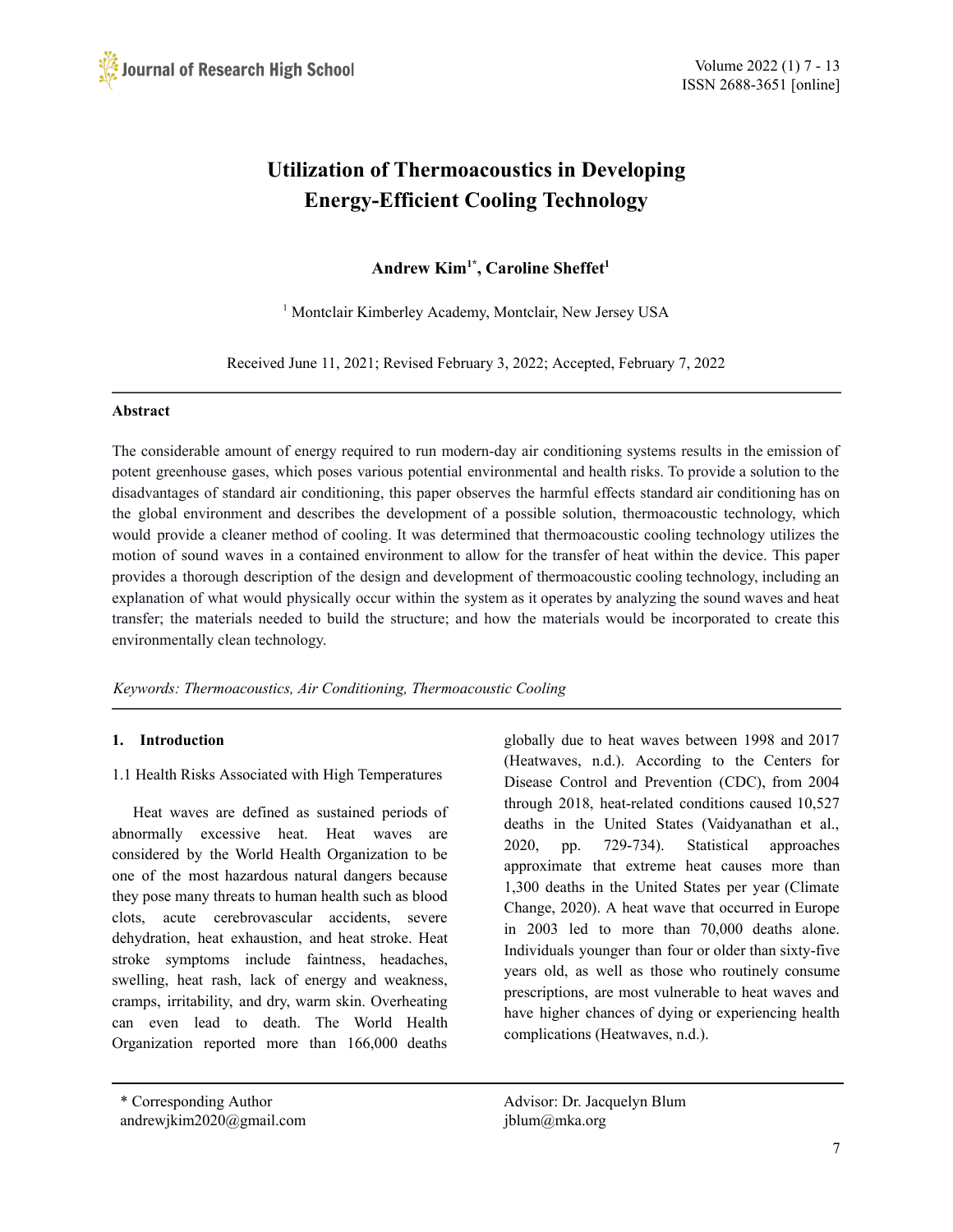High temperatures pose immediately apparent health risks, such as heat stroke and heat-related illnesses; however, other less obvious health risks are often overlooked. For example, heat increases the risk of triggering heart conditions, such as heart attacks and respiratory diseases, like pneumonia. As a result, scientists predict that death reports vastly underestimate those related to excess heat exposure (Climate Change, 2020). Several studies suggest that many "heat-related" deaths are not being recorded as such and thus are missing from the calculation, making it difficult to fully interpret data. Data that is available, however, demonstrates that a substantial increase in the occurrence of hot temperatures and heat waves is closely linked to the vast rise in heat-related deaths (Vaidyanathan et al., 2020, pp. 729-734).

#### 1.2 Environmental Effects of Air Conditioning

As a result of global warming, heat exposure is increasing in frequency, duration, and magnitude globally. From 2000 to 2016, population exposure to heat waves increased by around 125 million people (Heatwaves, n.d.). As displayed in the graph, 2006 was one of the hottest years on record in the United States with frequent heat waves, correlates with many more heat-related deaths (Vaidyanathan et al., 2020, pp. 729-734).



Figure 1. Data Source: Climate Change Indicators: Heat-Related Deaths. (2020, November 2). United States Environmental Protection Agency. Retrieved April 21, 2021, from https://www.epa.gov/climate-indicators/climate-chan ge-indicators-heat-related-deaths#:~:text=Some%20st atistical%20approaches%20estimate%20that,set%20s hown%20in%20Figure%201.

From the 1960s to the 2010s, across 50 metropolitan areas, the mean number of heat waves increased from 2 to 6 per year, and the heat wave season increased by 47 days; 92% of these 50 cities saw a rise in the occurrence of heat waves, and 88% experienced elongated seasons (U.S. Environmental Protection Agency, 1961-2018). These effects are more obvious in metropolitan areas; however, per the urban heat island effect, non-urban communities are also harmed by unusually high temperatures. For instance, heat waves place a strain on energy, transportation, water and food supplies, human health, and emergency services (Heatwaves, n.d.). The Earth continuously warms and heat waves become more frequent. Throughout this cycle, air conditioning remains the standard cooling technology to accommodate rising temperatures, but it also poses a serious threat to the environment by contributing to global warming.

Air conditioners often emit harmful by-product gasses because they run on electricity, which is commonly generated by burning fossil fuels. By 2050, some studies predict, a quarter of global warming will be as a result of this process air conditioning operates on (Mize, n.d.). According to Daikin, the largest selling air conditioning company in the world, air conditioning units require large amounts of energy; the refrigerants destroy the ozone layer and worsen global warming (Response to Climate, n.d.). Before the year 2010, air conditioners constantly emitted hydrochlorofluorocarbons (HCFCs), which are proven to deplete the ozone layer. In 2010, the production, use, and import of HCFCs was banned, with the exception of necessary use for the servicing of existing equipment. As a result, since 2010, Hydrofluorocarbons (HFCs), which do not break down the ozone layer, are the primary refrigerant that air conditioning systems require to operate. Although HFCs do not harm the ozone layer, they are still much more potent greenhouse gases than  $CO<sub>2</sub>$  (Phasing out HCFC, 2015). HCFC-22  $(CHCIF_2)$  and HFC-134a  $(CH<sub>2</sub>FCF<sub>3</sub>)$  are two very potent greenhouse gases that have been a very significant part of air conditioning systems worldwide. According to a study done by the Proceedings of the National Academy of Science of the United States of America (PNAS), the global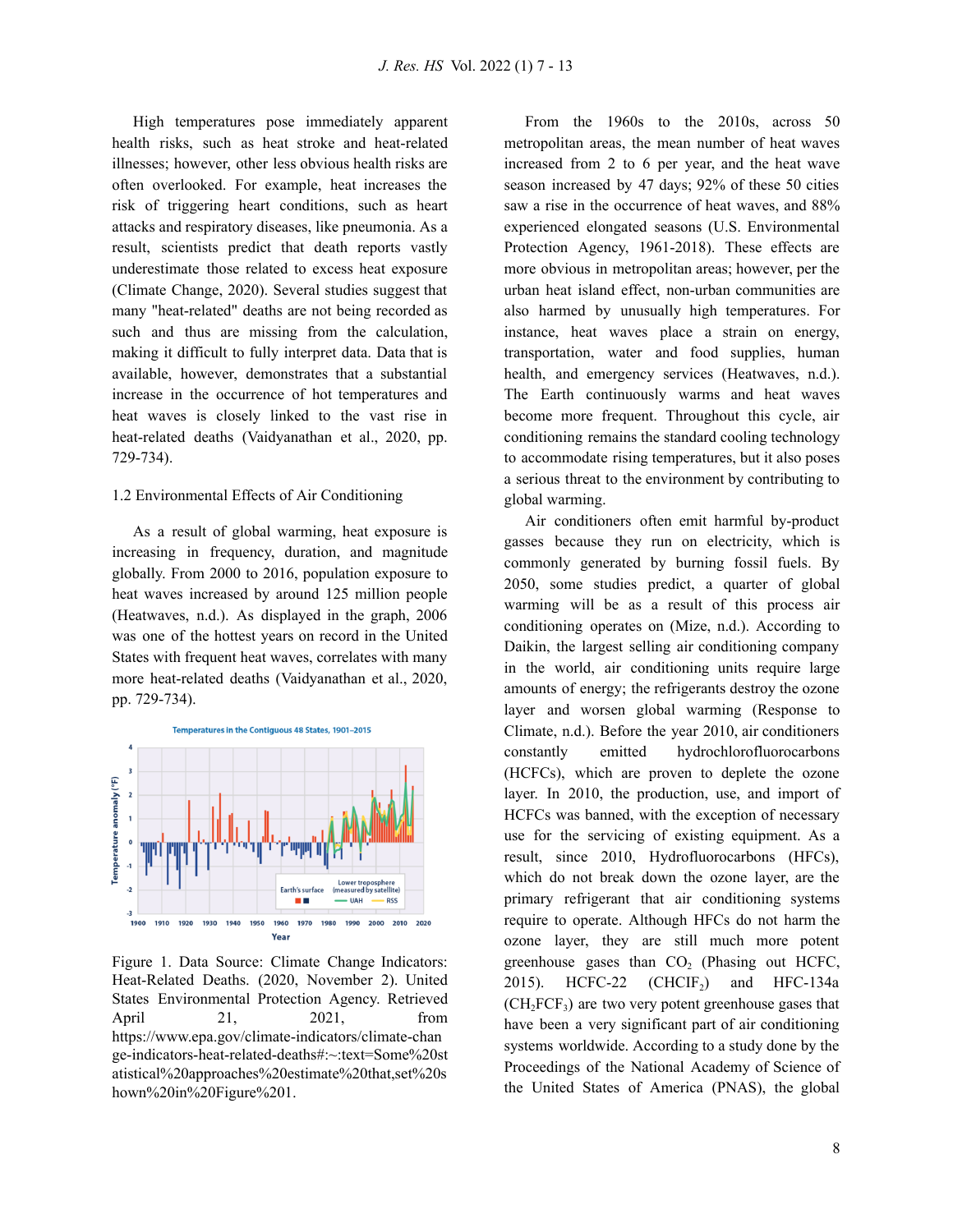excretion of these harmful gases has drastically increased over the last 20 years. Since 2000, HFC-134a emission levels consistently surpass the United Nations Framework Convention on Climate Change, even by 60% from the years 2009 to 2012 (Xiang et al., 2014). While HCFCs have been phased out over the past three decades, older air conditioning units are still leaking HCFC gas, and modern units that run on HFCs are still contributing to high energy use and greenhouse gas emissions (Phasing out HCFC, 2015). The banning of HCFCs marks progress towards a cleaner Earth, but HFCs are still easily and commonly leaked at any point in the air conditioning process from manufacturing, to installation, to disposal. R-407C and R-410A are among the most commonly used HFCs for air conditioners. Over a thousand times more potent than CO<sup>2</sup> , the disastrous potential HFCs have on Earth's climate is often overlooked (Ospina, 2018).

One solution to the environmental problems resulting from current air conditioning methods is the use of thermoacoustics to provide a cleaner and safer alternative to standard cooling. The thermoacoustic system discussed in this paper requires no moving mechanical parts, no  $CO<sub>2</sub>$ , no precious materials, and no refrigerants (Blain, 2019), thus serving as a more environmentally safe method of cooling.

## **2. Development of Thermoacoustic Cooling Technology**

This study adopts the design of a standing-wave thermoacoustic refrigerator. Some benefits of thermoacoustic refrigeration include the use of environmentally friendly fluids (mediums) and relatively few moving components in development (Design and simulation of small capacity thermoacoustic refrigerator, 2019). The key parts of the device include heat exchanges, stack, resonator, and a source of energy to drive the device and enable for the transferring of heat energy.

## 2.1 Stand Waves and Wave Formation

Stand waves are the pattern result of a reflected wave interacting with waves sent from the energy source. This process occurs when both waves cross through a shared medium, the substance the wave is carried by (Formation of Standing Waves, n.d.). Two types of points exist within the stand wave pattern. The first is the node (Figure 2), a location with repetitive destructive wave interference (no displacement), and the second is the antinode, a location with repetitive constructive wave interference (maximum displacement). The properties of stand wave patterns allow for their formation in pipes and tubes. Due to the enclosed tubular design of the thermoacoustic cooling device, stand waves are able to be formed due to the continuous formation and reflection of waves to and from the direct source.

The consistent formation of waves inside the thermoacoustic device are dependent on the medium used and an energy/wave source. The vibration of an object or medium is the source of wave formation. It forces the particles of the medium to vibrate, and the resonance of such vibrations (ability of vibrating systems to force surrounding systems to vibrate) enables the formation of sound waves. As particles continue to vibrate, the waves are transmitted (Sound Waves in Air, n.d.).



Figure 2. Visual Representation of stand wave and respective node/antinode points; nodes are regions of destructive interface as antinodes are regions of constructive interface (Stand waves review, n.d.).

## 2.2 Waves and Heat Transfer

The properties of sound waves allow for the transfer of heat within various components of the thermoacoustic cooling device. In air, sound waves are longitudinal waves where the displacement of the medium is parallel to the movement of the wave. Sound waves are also capable of forming pressure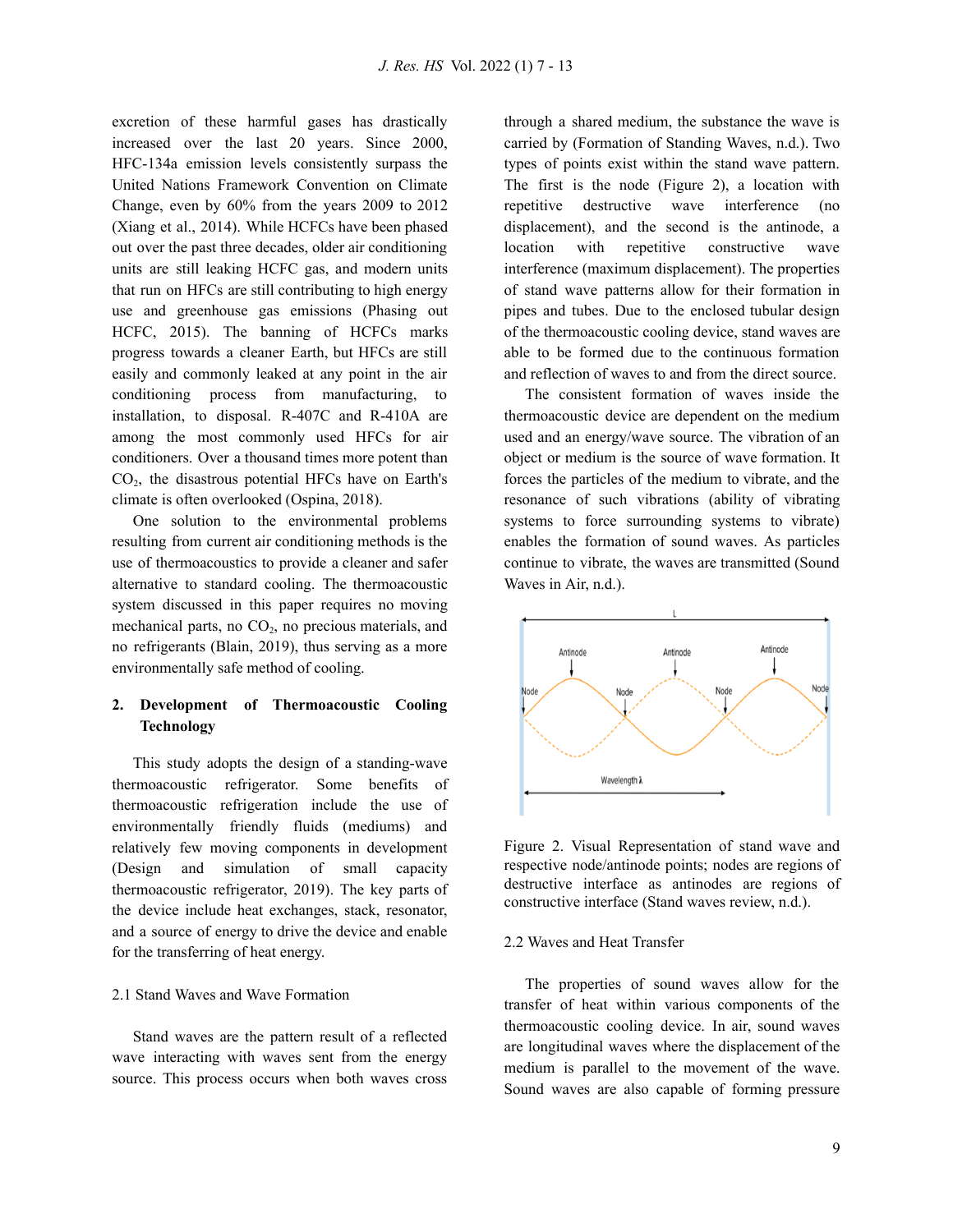variations, allowing for the compression (constructive stand wave interface), rarefaction (destructive interference) and a back-and-forth motion of particles in the medium with respect to the direction of the sound (Sound Waves in Air, n.d.). This process of particle motion is critical for the thermoacoustic capabilities of the device design. When a gas medium is compressed and makes contact with a solid surface, heat is transferred from the gas to the surface. On the other hand, heat is released back to the gas molecules during rarefaction (An Overview of Stack Design for a Thermoacoustic Refrigerator, 2015). This oscillatory pattern is what drives the continuous withdrawal and replacement of heat within the solid surfaces of the thermoacoustic device, allowing for the transfer of thermal energy.



Figure 3. Representation of the compression and rarefaction of sound waves with respect to variations in pressure (Sound Waves in Air, n.d.).

## 2.3 Visualization of the theoretical product

The figure below (Figure 4) illustrates a sample design of a thermoacoustic cooler that was adapted for the purposes of the study.





#### 2.4 Resonator

The resonator or resonance tube is the location where wave oscillation occurs, specifically a standing wave pattern. Ultimately, it is the outermost component or shell of the thermoacoustic cooling system. The frequency and wave amplitude are each dependent on the design (geometry and dimensions) and material composition of the resonator. The resonance tube should be constructed with light yet durable material to resist the variation in pressure caused by sound wave oscillation (Measuring the performance of different stack materials in thermoacoustic device, 2015). In addition, the length of the resonator often depends on the wavelength of the acoustic wave and can influence the amount of energy lost within the system (Design and simulation of a small capacity thermoacoustic refrigerator, 2015). The resonator is filled with the gas medium and surrounds the stack and heat exchangers, which will be described in the subsequent sections.

#### 2.5 Stack

The stack is responsible for the movement of heat. Both a stand wave pattern and the design of the stack are critical to ensure the transfer of heat from the cold end of the stack to the hot end of the stack (The Reality of a Small Household Thermoacoustic Refrigerator, 1996). Stacks can vary in geometries, such as spiral or pin-array type, but a commonly used design is parallel plate stacks. In the most favorable circumstances, the stack would be produced from material with a low thermal conductivity, compared to the used medium, to avoid heat being conducted back to the cold end of the stack. Literature states that Mylar, a polyester film, is a widely used material used for thermoacoustics due to its low thermal conductivity (An Overview of Stack Design for a Thermoacoustic Refrigerator, 2015). The material of the stack is the solid surface where heat exchange occurs with the compression and rarefaction of waves, as described previously.

When the medium and stack surface make contact, the thermal penetration depth must also be considered to determine an optimal spacing between stacks. Thermal penetration is the depth at which heat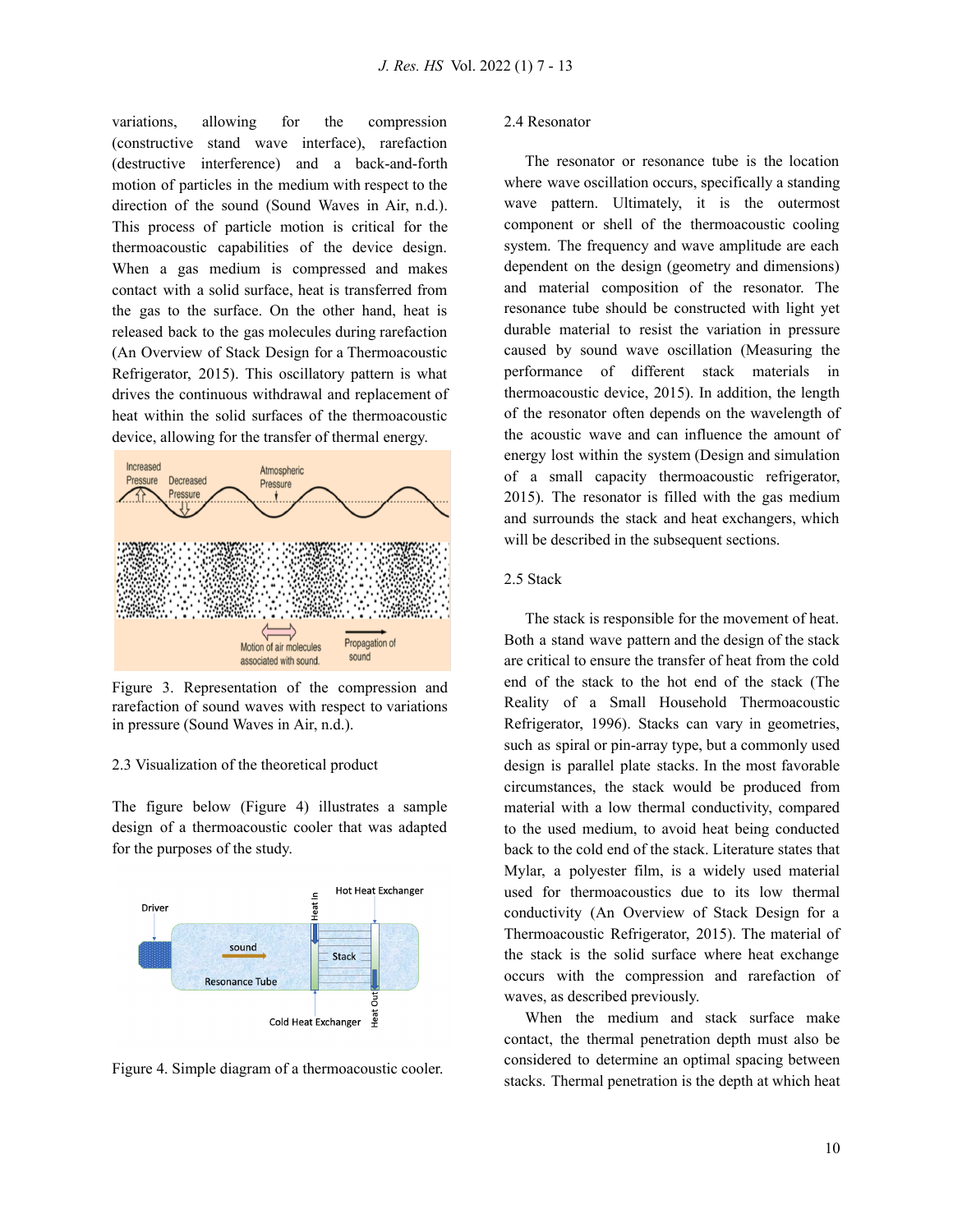can diffuse through a gas. Research concludes that an effective plate spacing length is about 0.3 mm or roughly three times the thermal penetration depth (The optimal stack spacing for thermoacoustic refrigeration, 2002).

#### 2.6 Heat exchangers

There are two heat exchangers in thermoacoustic cooling technology, a hot and cold exchange. They are placed on opposite ends of the stack and are responsible for moving heat in and out of the stack and its surroundings. Heat is pumped from the cold exchanger to the hotter one through the stack. Relative to the design, the cold exchanger is to be set adjacent to the resonator. To ensure the hot changer does not absorb too much heat, it should be able to release excess heat through water cooling (Design of thermoacoustic refrigerators, 2001).

## 2.7 Source of sound

A driver is required to create the waves inside the resonator medium and allow for the formation of stand waves and, thus, the transfer of heat through the stack. One source would be a loudspeaker. To mimic the process of refrigeration, the end of the loudspeaker should be sealed to the device to avoid leakage (An Overview of Stack Design for a Thermoacoustic Refrigerator, 2015). A standard practice in acoustic technology is implementing a quarter wavelength.

## 2.8 Choice of Medium

Optimal conditions for the medium gas inside the resonator of which the sound waves pass through include high sound velocity and thermal conductivity to allow for a smooth flow of heat transfer. Helium is an effective medium commonly used for thermoacoustic devices because its low density correlates to a higher thermal conductivity and allows sounds to pass through quicker. Air is less effective than helium but still serves well as a significantly cheaper and accessible substitute that can be mixed with other non-flammable inert gases like argon (Measuring the performance of different stack materials in thermoacoustic device, 2015).

#### **3. Discussion**

Upon researching the necessary components of a thermoacoustic refrigerating device, a theoretical model for a thermoacoustic cooler would be composed of the following materials. A tubular resonator that fits the disk shape of a loudspeaker would serve as the outermost layer of the cooler. A stack composed of a series of evenly spaced, parallel Mylar plates would fit inside the resonator. Two cylindrical steel lids with steel fins would serve as effective hot and cold heat exchangers, and would be inserted at both ends of the stack system within the resonator (Development of a thermoacoustic heat pump for distillation column, 2017).

We recognize the development and implementation of an actual thermoacoustic cooling device is a costly procedure and have, therefore, deemed it not yet suitable for domestic and personal use. We believe that the cooling technology will serve best in corporations or large infrastructures with regards to affordability and increased energy efficiency, targeting those that require a substantial amount of energy for daily operations and/or are located in hot climate regions. Given our preliminary design of a thermoacoustic cooler, our future goals involve analyzing more optimal conditions for this device including seeking less expensive alternatives to helium and determining the optimal stack spacing given the thermal penetration depth of various gas mediums. Although, this type of technology is not widely affordable at its current state, it has potential to become a standard household application while maintaining the same cooling properties as standard air conditioning. Thermoacoustics is a growing field of science and much is yet to be uncovered; we are hopeful that the development of a thermoacoustic device will revolutionize the cooling industry and provide an alternative and cleaner method of cooling.

## **Acknowledgements**

We would like to thank Gianna Zou for helping with our research and Dr. Jacquelyn Blum, MKA, Montclair for being our advisor.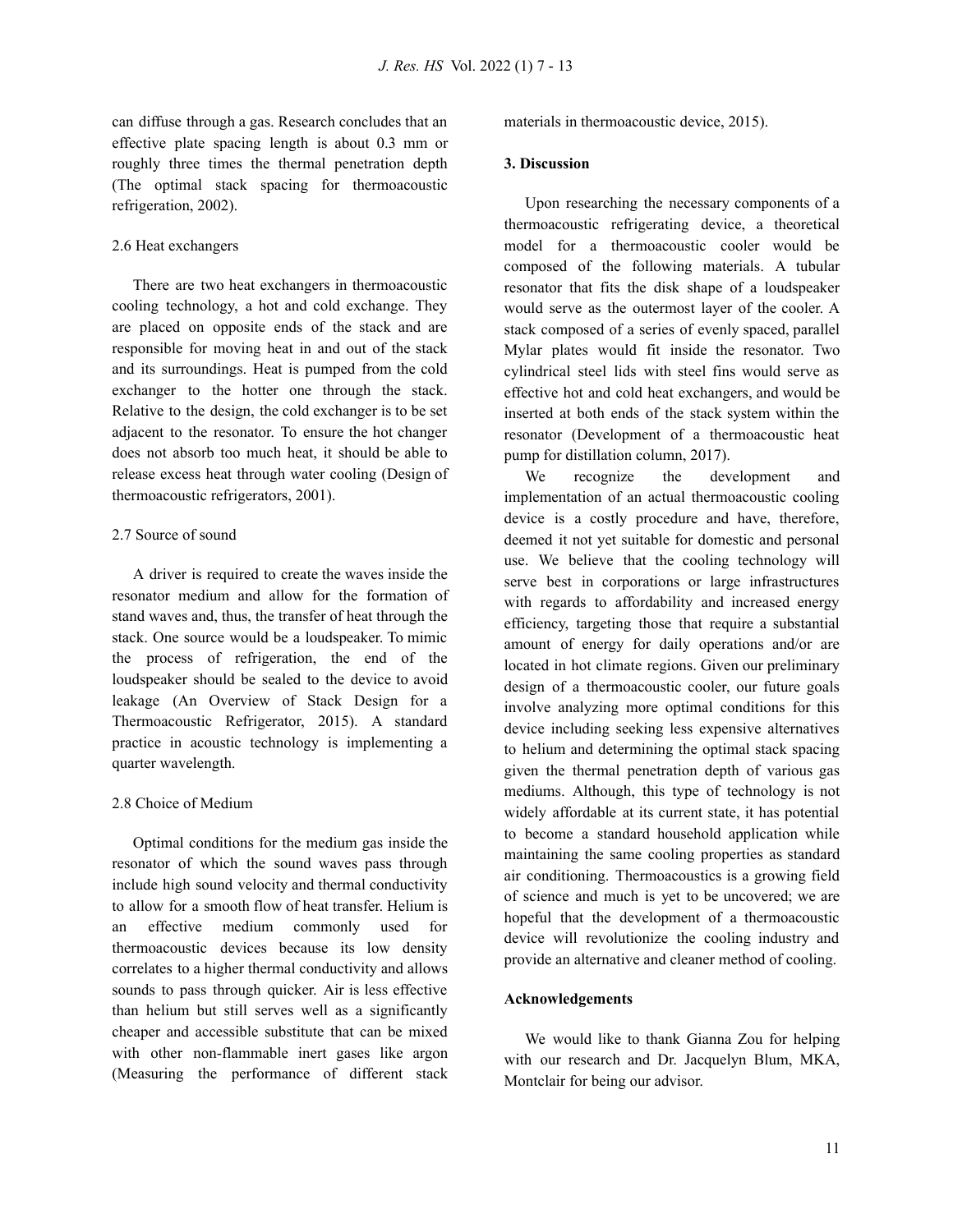#### **References**

Bartos, D., Kurzbach, S., Filipiak, Z., & Petro, M. (2015). Measuring the performance of different stack materials in thermoacoustic device. Roskilde University.

Bhansali, P. S., Patunkar, P. P., Gorade, S. V., Adhav, S. S., & Botre, S. S. (2015). An Overview of Stack Design for a Thermoacoustic Refrigerator, International Journal of Research in Engineering and Technology, 04(06), 68-72. https://ijret.org/volumes/2015v04/i06/IJRET2015040 6010.pdf

Blain, L. (2019, January 25). Electricity-free air con: Thermoacoustic device turns waste heat into cold using no additional power. New Atlas. Retrieved April 25, 2021, from

https://newatlas.com/soundenergy-thermoacoustic-co oling/58169/

Climate Change Indicators: Heat-Related Deaths. (2020, November 2). United States Environmental Protection Agency. Retrieved April 21, 2021, from https://www.epa.gov/climate-indicators/. climate-change-indicators-heat-related-deaths#:~:text =Some%20statistical%20approaches%20estimate%2 0that,set%20shown%20in%20Figure%201

Formation of Standing Waves. (n.d.). Physics Classroom.

https://www.physicsclassroom.com/class/waves/Less on-4/Formation-of-Standing-Waves

Heatwaves. (n.d.). World Health Organization. Retrieved April 25, 2021, from https://www.who.int/health-topics/heatwaves#tab=tab  $\mathbf{1}$ 

Kajurek, J., Rusowicz, A., & Grzebielec, A. (2019). Design and simulation of a small capacity thermoacoustic refrigerator. SN Applied Science. https://link.springer.com/content/pdf/10.1007/s42452 -019-0569-2.pdf

Mize, D. (n.d.). Do Air Conditioners Cause Any Harm to the Environment? Masters Heating and Cooling Inc. Retrieved April 25, 2021, from https://mastersheatcool.com/blog/do-air-conditionerscause-any-harm-to-the-environment/

Nave, R. (n.d.). Sound Waves in Air. HyperPhysics. http://hyperphysics.phy-astr.gsu.edu/hbase/Sound/tral on.html

Ospina, C. (2018, August 7). Cooling Your Home but Warming the Planet: How We Can Stop Air Conditioning from Worsening Climate Change. Climate Institute. Retrieved April 25, 2021, from https://climate.org/cooling-your-home-but-warming-t he-planet-how-we-can-stop-air-conditioning-from-wo rsening-climate-change/

Phasing out HCFC refrigerants to protect the ozone layer. (2015, July). United States Environmental Protection Agency. Retrieved April 27, 2021, from https://www.epa.gov/sites/production/files/2015-07/d ocuments/phasing\_out\_hcfc\_refrigerants\_to\_protect the ozone layer.pdf

Response to Climate Change. (n.d.). Daikin Global. Retrieved April 25, 2021, from https://www.daikin.com/csr/environment/climatechan ge/ #:~:text=Air%20 conditioners%20consumer%20 large%20amounts,and%20contribute%20to%20globa l%20warming

Review of investigation in eco - friendly thermoacoustic refrigeration system. (2017). A. Raut, U. Wankhede. Retrieved from https://www.semanticscholar.org/paper/Review-of-in vestigations-in-eco-friendly-system-Raut-Wankhede/ 93a58b81734b90012ee9d9627dbc6927760b5f59

Starr, R., Bansal, P.K., Jones, R. W., & Mace, B. R. (1996). The Reality of a Small Household Thermoacoustic Refrigerator. Purdue e-Pubs. https://docs.lib.purdue.edu/cgi/viewcontent.cgi?articl e=1343&context=iracc

Tijani, H., Lycklama á Nijeholt, J.A., & Spoelstra, S. (2017). Development of a thermoacoustic heat pump for distillation column. IEA. http://hpc2017.org/wp-content/uploads/2017/05/O.3. 7.5-Development-of-a-thermoacoustic-heat-pump-for -distillation-column.pdf

Tijani, H., Zeegers, J., & De Waele, A. (2001). Design of thermoacoustic refrigerators. Cryogenics

Tijani, H., Zeegers, J., & De Waele, A. (2002). The optimal stack spacing for thermoacoustic refrigeration. The Journal of the Acoustical Society of America, 112(1), 128 - 133. DOI:10.1121/1.1487842